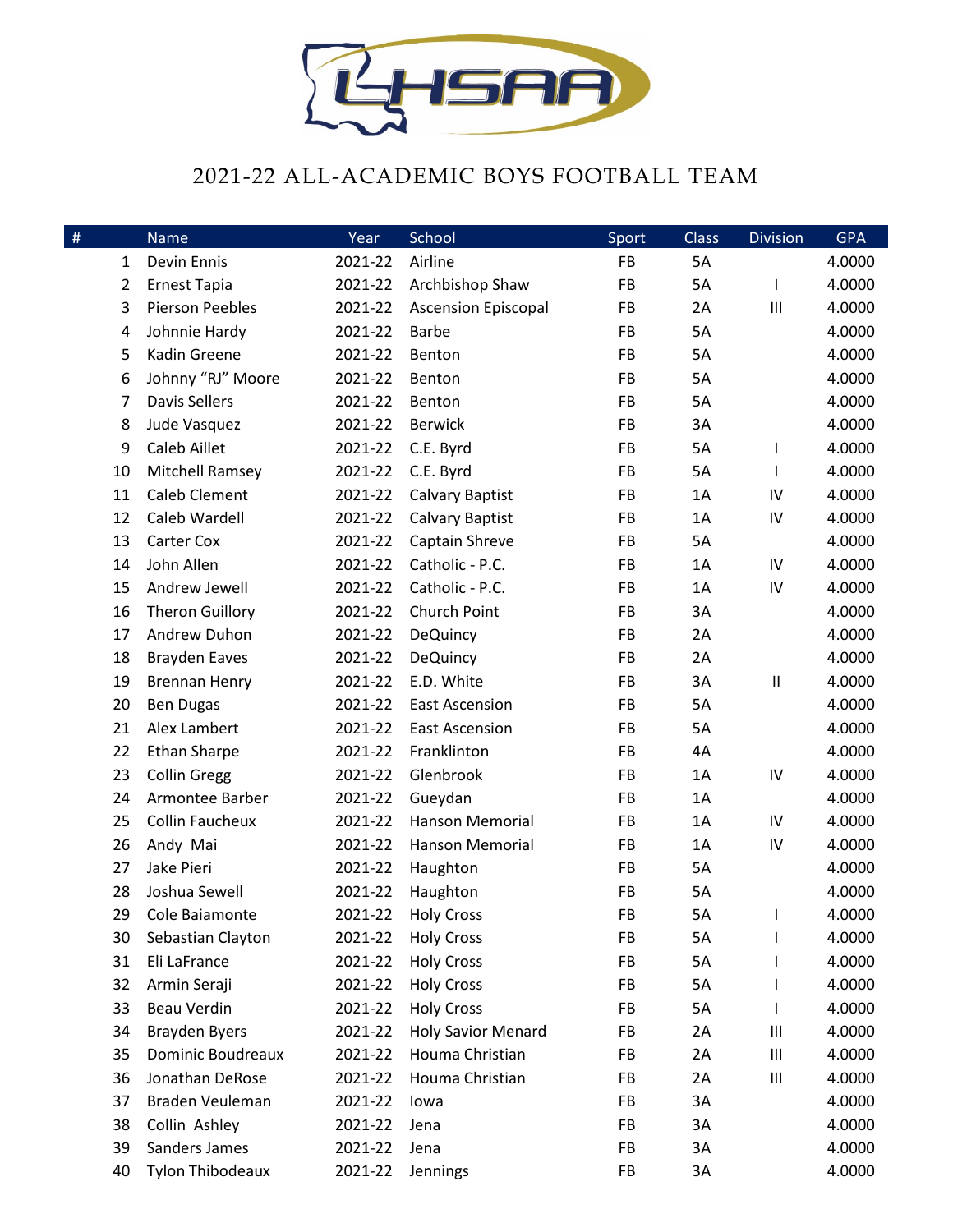| #  | <b>Name</b>             | Year    | School                    | Sport     | <b>Class</b> | <b>Division</b>            | <b>GPA</b> |
|----|-------------------------|---------|---------------------------|-----------|--------------|----------------------------|------------|
| 41 | Jackson Gasquet         | 2021-22 | Jesuit                    | <b>FB</b> | 5A           | I                          | 4.0000     |
| 42 | Christopher Soileau     | 2021-22 | Kinder                    | FB        | 2A           |                            | 4.0000     |
| 43 | Cowinn Helaire          | 2021-22 | Lafayette Christian       | FB        | 2A           | III                        | 4.0000     |
| 44 | Micah Miller            | 2021-22 | Lafayette Christian       | FB        | 2A           | Ш                          | 4.0000     |
| 45 | Gannon Duke             | 2021-22 | LaSalle                   | <b>FB</b> | 1A           |                            | 4.0000     |
| 46 | Cody Flurry             | 2021-22 | Live Oak                  | FB        | 5A           |                            | 4.0000     |
| 47 | Carson Jones            | 2021-22 | Live Oak                  | <b>FB</b> | 5A           |                            | 4.0000     |
| 48 | Hunter Freyou           | 2021-22 | Loreauville               | FB        | 2A           |                            | 4.0000     |
| 49 | Christian Broussard     | 2021-22 | Mamou                     | <b>FB</b> | 3A           |                            | 4.0000     |
| 50 | Luke Gibson             | 2021-22 | Mangham                   | FB        | 2A           |                            | 4.0000     |
| 51 | <b>Connor Heard</b>     | 2021-22 | Minden                    | <b>FB</b> | 4A           |                            | 4.0000     |
| 52 | Colby Raupp             | 2021-22 | Natchitoches Central      | FB        | 5A           |                            | 4.0000     |
| 53 | <b>Demarion Sowell</b>  | 2021-22 | Natchitoches Central      | <b>FB</b> | 5A           |                            | 4.0000     |
| 54 | <b>Breard Inabnett</b>  | 2021-22 | <b>Neville</b>            | FB        | 4A           |                            | 4.0000     |
| 55 | Luke Landry             | 2021-22 | New Iberia                | <b>FB</b> | 5A           |                            | 4.0000     |
| 56 | <b>Michael Goss</b>     | 2021-22 | Notre Dame                | FB        | 2A           | Ш                          | 4.0000     |
| 57 | <b>Andrew Habetz</b>    | 2021-22 | Notre Dame                | <b>FB</b> | 2A           | Ш                          | 4.0000     |
| 58 | <b>Nikolaus Vice</b>    | 2021-22 | Notre Dame                | FB        | 2A           | Ш                          | 4.0000     |
| 59 | <b>Dallas Daniels</b>   | 2021-22 | Oakdale                   | <b>FB</b> | 2A           |                            | 4.0000     |
| 60 | Avery Pilgreen          | 2021-22 | <b>Ouachita Christian</b> | FB        | 1A           | IV                         | 4.0000     |
| 61 | Keith Jackson           | 2021-22 | <b>Ouachita Parish</b>    | <b>FB</b> | 5A           |                            | 4.0000     |
| 62 | Jacob McCullar          | 2021-22 | <b>Ouachita Parish</b>    | FB        | 5A           |                            | 4.0000     |
| 63 | Jeremy Nelson           | 2021-22 | <b>Ouachita Parish</b>    | <b>FB</b> | 5A           |                            | 4.0000     |
| 64 | <b>Brandon Green</b>    | 2021-22 | Ruston                    | FB        | 5A           |                            | 4.0000     |
| 65 | <b>Fernando Torres</b>  | 2021-22 | Slidell                   | <b>FB</b> | 5A           |                            | 4.0000     |
| 66 | Jackson Autin           | 2021-22 | South Lafourche           | FB        | 4A           |                            | 4.0000     |
| 67 | Jackson Bourgeois       | 2021-22 | South Lafourche           | <b>FB</b> | 4A           |                            | 4.0000     |
| 68 | Zack Luent              | 2021-22 | South Lafourche           | FB        | 4A           |                            | 4.0000     |
| 69 | <b>Brody Pitre</b>      | 2021-22 | South Lafourche           | FB        | 4A           |                            | 4.0000     |
| 70 | Jake Held               | 2021-22 | Southside                 | FB        | 5A           |                            | 4.0000     |
| 71 | Jake Jeandron           | 2021-22 | St. Charles               | <b>FB</b> | 2A           | Ш                          | 4.0000     |
| 72 | Zack Vicknair           | 2021-22 | St. Charles               | FB        | 2A           | Ш                          | 4.0000     |
| 73 | Nicholas Bertrand       | 2021-22 | St. Edmund                | <b>FB</b> | 1A           | IV                         | 4.0000     |
| 74 | <b>William Driggs</b>   | 2021-22 | St. Edmund                | FB        | 1A           | IV                         | 4.0000     |
| 75 | James Mayronne          | 2021-22 | St. Frederick             | FB        | 1A           | IV                         | 4.0000     |
| 76 | Eli Moore               | 2021-22 | St. Frederick             | FB        | 1A           | IV                         | 4.0000     |
| 77 | <b>Gunter Tannehill</b> | 2021-22 | St. Frederick             | <b>FB</b> | 1A           | IV                         | 4.0000     |
| 78 | John Bueche             | 2021-22 | St. John                  | FB        | 1A           | IV                         | 4.0000     |
| 79 | Joseph Schlatre         | 2021-22 | St. John                  | FB        | 1A           | IV                         | 4.0000     |
| 80 | Jalen Guidry            | 2021-22 | St. Louis Catholic        | FB        | 3A           | Ш                          | 4.0000     |
| 81 | <b>Grant Billson</b>    | 2021-22 | St. Paul's                | FB        | 5A           | I                          | 4.0000     |
| 82 | <b>Brody Reina</b>      | 2021-22 | St. Paul's                | FB        | 5A           | L                          | 4.0000     |
| 83 | <b>Robert Britton</b>   | 2021-22 | St. Thomas More           | FB        | 4A           | $\mathbf{II}$              | 4.0000     |
| 84 | Luke Handy              | 2021-22 | Sterlington               | FB        | 3A           |                            | 4.0000     |
| 85 | <b>Grant Guilbeau</b>   | 2021-22 | <b>Teurlings Catholic</b> | FB        | 4A           | $\ensuremath{\mathsf{II}}$ | 4.0000     |
| 86 | <b>Wyatt Clement</b>    | 2021-22 | Thibodaux                 | FB        | 5A           |                            | 4.0000     |
| 87 | Benjamin Doughty        | 2021-22 | Tioga                     | FB        | 4A           |                            | 4.0000     |
| 88 | <b>Edan Stagg</b>       | 2021-22 | University Lab            | FB        | 3A           | $\mathsf{II}$              | 4.0000     |